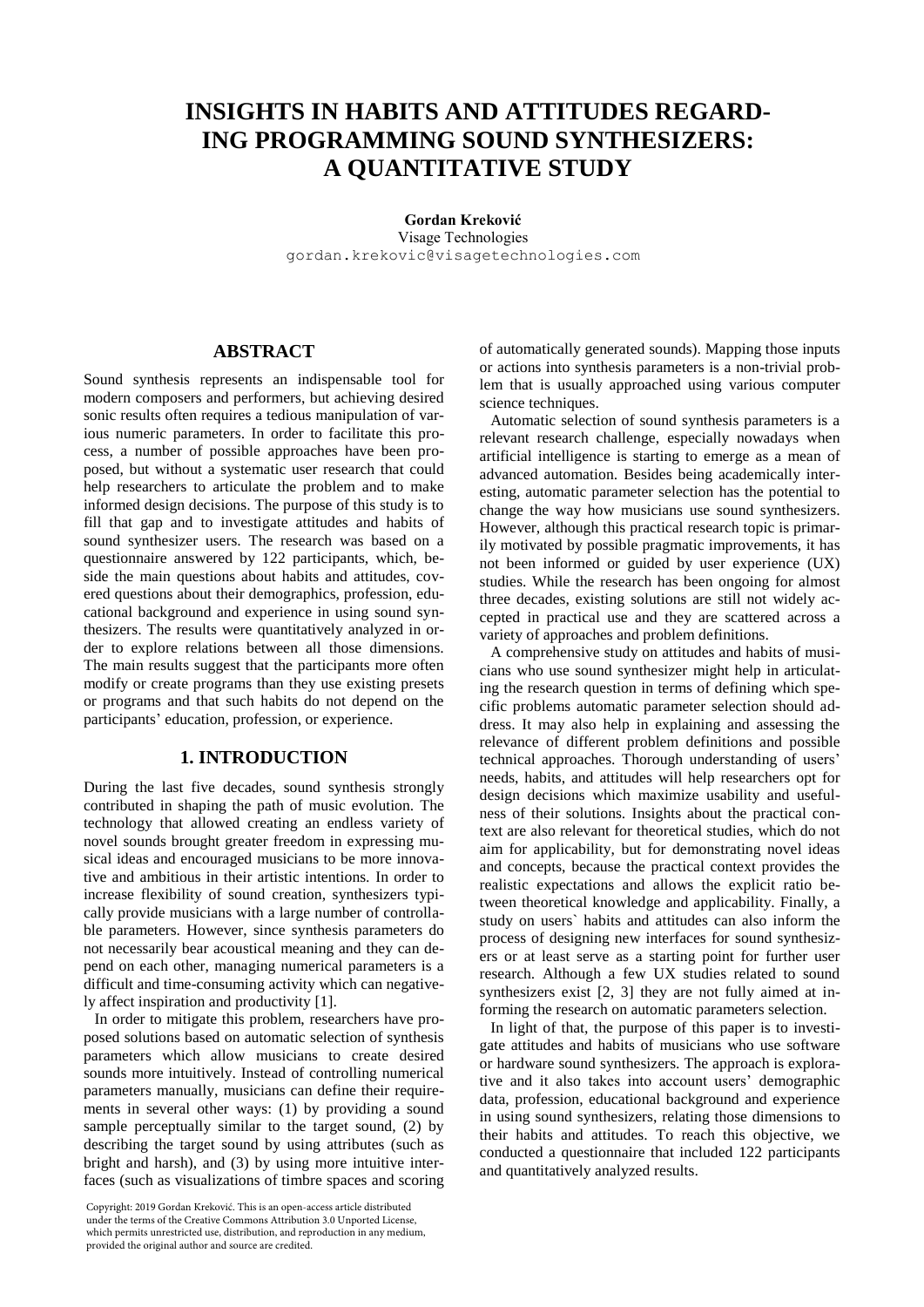The paper starts with a brief overview of certain previous studies on automatic selection of synthesis parameters, which form an appropriate context of this research. The rest of the paper explains methodology, results, discussion, and conclusions of the quantitative research on programming sound synthesizers.

## **2. RELATED WORK**

A considerable number of studies related to automatic selection of synthesis parameters emerged in the interdisciplinary field of computer music technology during the last three decades. Those studies explored three aforementioned ways of defining a desired sound: (1) by providing a perceptually similar sound, (2) by describing it using attributes, and (3) by interacting with a more intuitive user interface.

Matching a provided perceptually similar sound can be observed as an optimization problem in the space of synthesis parameters with the aim to minimize the perceptual difference between the provided sound and the synthesized result. Evolutionary algorithms are an appropriate approach to solving such kind of optimization problems, so they were the primary choice of many researchers, including the pioneers Andrew Horner and his colleagues. After reporting successful results with an FM synthesizer [4], they conducted similar studies for other sound synthesis techniques using the fitness function based on the same similarity measure – the absolute difference of two discrete Fourier transforms [5-7]. Some researchers noticed shortcomings of the selected similarity measure and proposed their solutions taking into account psychoacoustic phenomena [8-10]. Target matching using evolutionary algorithms with automatic calculation of the fitness function have been extensively studied and applied to various synthesis techniques including additive synthesis [11], subtractive synthesis [12], noise shaping [13], granular synthesis [14], plucked string synthesis [8], dynamic stochastic synthesis [15], and even synthesizers with multiple synthesis engines [16]. In addition to similarity measures calculated from the signal, several authors explored interactive evolutionary algorithms and proposed solutions that rely on the fitness values provided by the user [17-19].

Besides evolutionary algorithms, some studies explored and applied other computer science techniques such as fuzzy logic [20] and deep neural networks [21].

Marginally related to the problem of target matching are feature synthesizers capable of producing sounds from a given set of audio features that are either extracted from a target sound or provided by the user [22-26].

In contrast to automatic target matching, only several authors focused on controlling sound synthesizers using timbral attributes. Miranda presented a system based on decisions trees used to induce relations between quasitimbral attributes and synthesis parameters [1], while Gounaropoulos and Johnson employed a neural network to learn relations between adjectives and audio features of a sound characterized by those adjectives [27]. Another approach is decomposing the inherently complex problem into two simpler steps: the first one is mapping timbral attributes into audio features using an expert system based on fuzzy logic, while the second step is a pseudoheuristic search for appropriate synthesis parameters to match the target audio features [28].

Some other notable solutions include: a knowledgebased system for controlling FM synthesizers [29], a system for sound synthesis and transformation based on adjectives, SeaWave [30], keyword analysis and clustering [31], an expert system for mapping adjectives directly to sound synthesis parameters [32], and an interactive evolutionary algorithm extended with adjective control [33].

In most of the aforementioned literature, the focus was on technical solutions without detailed explanations of the problem from the users` point of view. Moreover, it is rarely clear how the proposed solutions are intended to be used – as a tool that supports users when creating new sounds, as a tool that completely offloads users from that type of work, as a tool for inspiring musicians, or something else. For that reason, the aim of this paper is to strengthen the user dimension and draw more attention to user experience.

## **3. METHODOLOGY**

Quantitative results presented in this paper are obtained by analyzing responses to a questionnaire about habits and attitudes of sound synthesizer users when creating, modifying, and using sounds. The questionnaire, which mostly consisted of questions with predefined ordinal and categorical answers, was divided into two sections.

The first section included the questions about participants' demographics (gender and age), primary field of work or education (since some synthesizer users might not be professional musicians or music students), level of music education, and experience with sound synthesizers (i.e. duration of use).

The second section dealt with participants' habits and attitudes regarding using, modifying, and creating programs in sound synthesizers. The questions from the second section were about (1) their tendencies to use predefined or existing programs, modifying existing programs, and creating new programs from scratch, (2) actions the participants are likely to take when the desired sound is not predefined, (3) impediments of creating and modifying programs manually, (4) features of sound synthesizers that can help them most in creating and modifying programs, and (5) potential helpfulness of hypothetical functions for automatic or semiautomatic selection of synthesis parameters. Most of the questions consisted of a common part (e.g. "How often do you take the following actions when using sound synthesizers?") and a specific statement (e.g. "Using predefined programs from the synthesizer without modifications", "Creating your own programs from scratch") treated as an ordinal question with a 5-point Likert scale (e.g. "never", "rarely", "sometimes", "very often", "always"). Besides the questions with predefined ordinal or categorical answers, there was also an optional question about the challenges that users face when creating or modifying programs. The whole questionnaire is available here:

https://goo.gl/forms/3Tc7XBolkLjzr19k2

When the questionnaire was ready and validated through test runs, it was disseminated using Facebook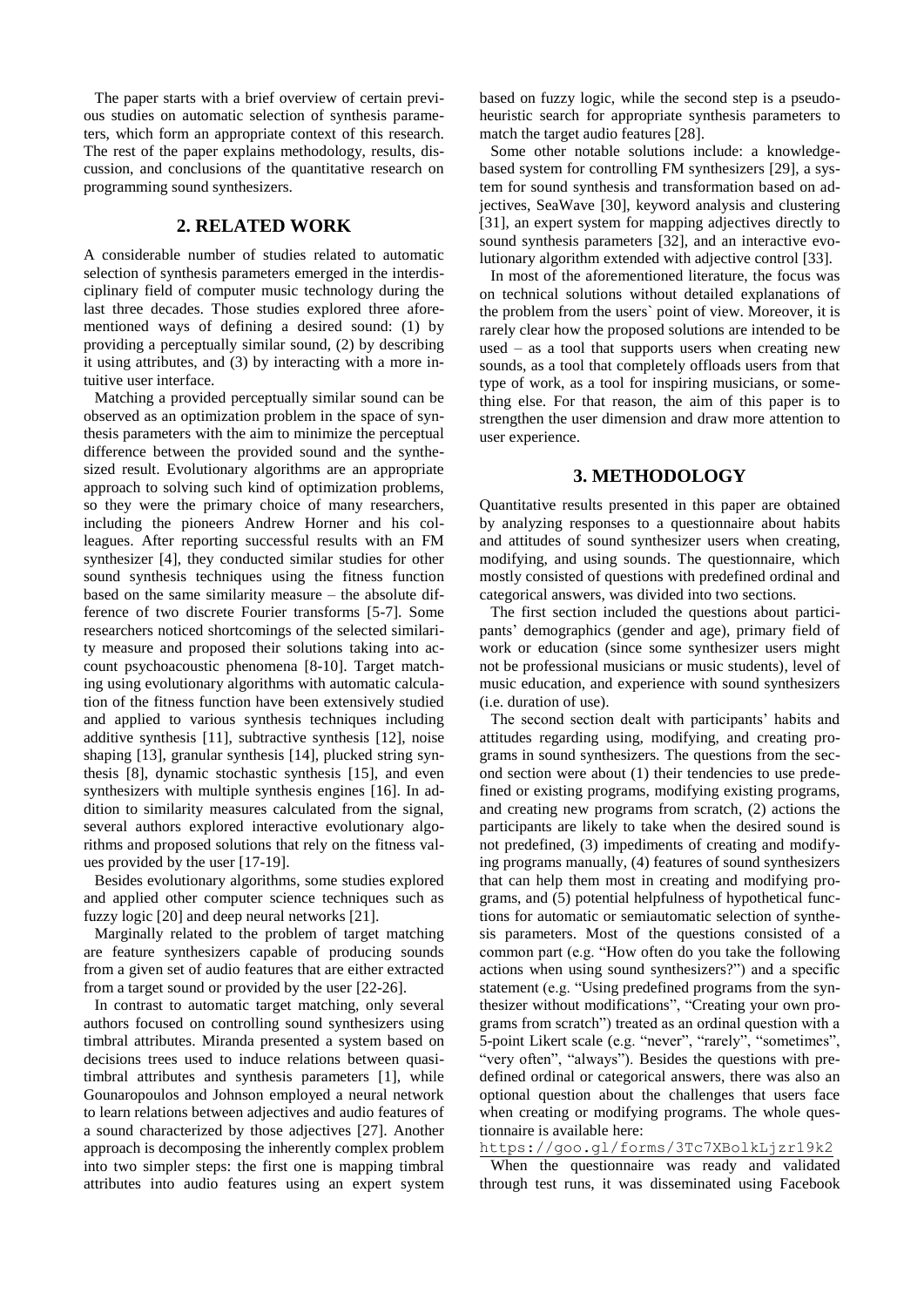groups, Internet forums, and direct contacts. One Facebook group was more oriented towards researchers, while all other groups and forums were general user groups not focused on any particular music creation tools, brand, or product of music industry.

The quantitative analysis of the collected responds included calculating statistics for each question, as well as analyzing pairs of answers. Appropriate statistical tests were selected based on answer types: Wilcoxon rank-sum test for pairs of categorical and ordinal answers, chisquared hypothesis tests for pairs of categorical answers, and Spearman's rank correlation for correlations between ordinal answers.

Such quantitative research methods are typically used in the field of human-computer interaction and the same methodology was applied to some topics related to music [34-36].

# **4. RESULTS**

#### **4.1 About Participants**

The demographic structure of the participants suggests a significant gender bias with 95.1% of male participants and only 2.5% of female participants. Since the responses were collected using a non-discriminatory, unbiased, and anonymous method, this statistic may indicate a gender bias in the field, similar to disproportions found in other technical domains [37]. The mean age of participants is 41.3, while the standard deviation is 12.2.

As their primary field of professional work or formal education, most of the participants stated computers and technology (28.2%), music (28.2%), arts and communications (12.1%), and management, business and finance (9.7%). Regarding their educational background in music, one participant had no education in music, 28.2% are self-taught, 17.7% had some training or lessons, 11.3% have basic music education (elementary music school, preparatory school, etc.), 23.4% have an advanced formal education, while 17% completed a conservatory or academy (Bachelor or Masters of Music and higher) as shown in Figure 1. As expected, the Wilcoxon rank-sum test confirmed that participants who are professional musicians or music students have significantly higher levels of music education than the others  $(p<.01)$ .



**Figure 1**. Participants' music education levels.

In general, the participants have a lot of experience with using sound synthesizers, since 71% of them have been using sound synthesizers for more than 10 years, 14.5% between three and ten years, 9.7% between one and three years, and 2.4% between three months and a year, while the remaining 2.4% are novice users with less than 3 months of experience. According to the Spearman's correlation coefficient, there is a very weak positive correlation between the participants' experience and the level of music education  $(r<sub>s</sub>=.14, p<.01)$ , and a moderate positive correlation between the experience and their age  $(r<sub>s</sub>=.48$ , *p*<.01).

#### **4.2 Usage Habits**

In order to ascertain the usage habits, the participants were asked to state how often they take the following actions when using sound synthesizers: 1) using predefined programs (i.e. presets) without modifications (activity *A1*), 2) using existing programs created by others without modification (*A2*), 3) modifying predefined or existing programs (*A3*), and 4) creating programs from scratch (*A4*). For each activity, the possible answers were based on a Likert frequency scale. The distributions per action are shown in Figure 2. The results of the Wilcoxon rank-sum tests between all pairs of activities indicate that the participants more often modify existing programs (*A3*, Median=*Very often*) or create new programs from scratch (*A4*, Median=*Very often*) than they use presets (*A1*, Median=*Sometimes*) or existing programs without modification (*A2*, Median=*Sometimes*). All Wilcoxon rank-sum tests conducted between the pairs *A1*-*A3*, *A1*- *A4*, *A2*-*A3*, and *A2*-*A4* confirmed statistically significant differences between answers  $(p<0.01$  for all the aforementioned pairs), while no such differences were found between *A1*-*A2* and *A3*-*A4*. These observations have been made considering all the participants as one group, but the same results have been obtained on specific subgroups: the participants with less than 3 years of experience with sound synthesizers, the participants who are not professional musicians or music students, and even the participants without formal music education (i.e. those without any education, self-taught participants, and those who had some trainings or lessons).



Figure 2. Frequencies of taking different actions when using sound synthesizers.

The indication that the aforementioned habits are neither related to the participants' experience nor their music education level has been confirmed by calculating Spearman's correlation coefficients between those dimensions. All the values of the obtained coefficients were between -0.1 and 0.1 with *p*>.5.

The next question in the survey also referred to the usage habits. The participants were asked how likely they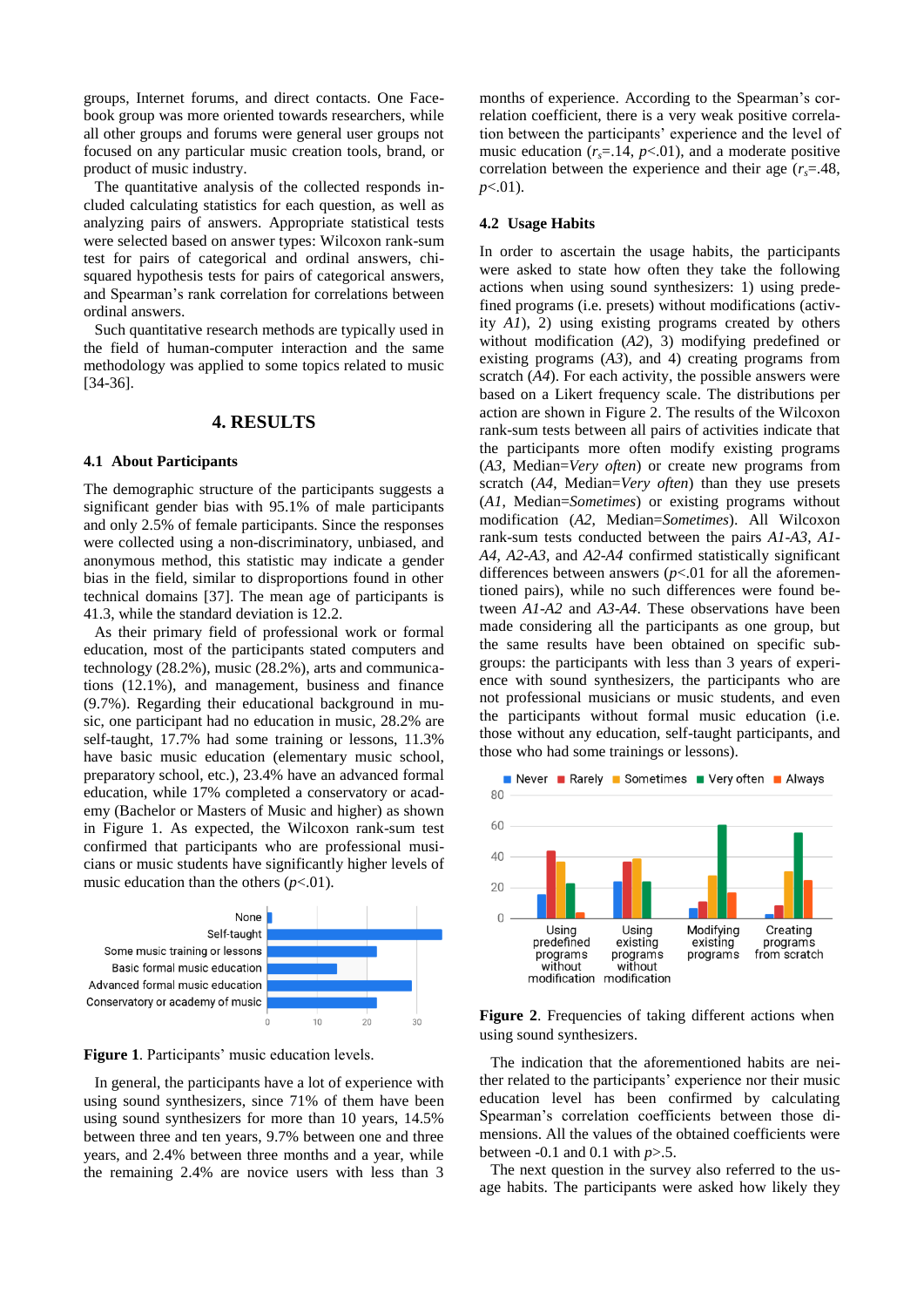would take the following actions if they needed a sound that was not included in the presets: 1) use another synthesizer that might have such a program (action *B1*), 2) search for an appropriate program for their synthesizer (e.g. online) (*B2*), 3) modify one of the presets (*B3*), and 4) create their own program from scratch (*B4*). The results suggest that the participants are in general least likely to search for an appropriate program (*B2*, Median=*Unlikely*), undecided when it comes to using another sound synthesizer (*B1*, Median=*Undecided*), and likely to modify one of the presets (*B3*, Median=*Likely*) or create new programs from scratch (*B4*, Median=*Likely*). The series of Wilcoxon rank-sum tests between the pairs of answers confirmed that there are statistically significant differences between *B1*-*B2*, *B1*-*B3*, *B1*-*B4*, *B2*-*B3*, and *B3-B4* ( $p$ <.01, for all the pairs), while there is no significant difference between *B3*-*B4*. These findings have been made by considering all participants, but the same results have been obtained for the subgroup of the participants without formal music education and those who are not professional musicians or music students.

The Spearman's correlation coefficients show that the likelihood of taking aforementioned actions is neither monotonically correlated with the participants' experience nor their music education level, because all of the coefficient values were between -0.1 and 0.1 with *p*>.5.

#### **4.3 Impediments of Synthesizer Programming**

Understanding impediments is as equally important as understanding usage habits. The participants were asked to express their level of agreement on a five-point Likert scale with the following statements about impediments of creating and modifying programs manually: 1) it can be time consuming (impediment *I1*), 2) it can distract them from focusing on music (*I2*), 3) it can be difficult and not intuitive to learn how to use a particular synthesizer (*I3*), and 4) it rarely leads to the desired results (*I4*). The participants in general agreed with the statements about the time consumption (*I1*, Median=*Agree*), distraction (*I2*, Median=*Agree*), and lack of intuitiveness (*I3*, Median=*Agree*), but disagreed with the last statement (*I4*, Median=*Disagree*). The same results have been obtained for all participants, but also for the specific subgroups: the participants with less than 3 years of experience, the participants who are not professional musicians or music students, and those without formal music education.

A weak negative monotonic correlation has been found between the statement *I4* and the participants' experience (Spearman's correlation:  $r<sub>s</sub>=0.30$ ,  $p<0.01$ ) generally suggesting that the longer the participants use the synthesizers, the less they agree that manual programming rarely leads to the desired results. An even more interesting finding is a weak positive monotonic correlation between the education level and the statement *I3* (Spearman's correlation:  $r_s = 0.25$ ,  $p < 0.01$ ). The higher education participants have, the more they agree that it can be difficult and not intuitive to use a particular sound synthesizer.

Regarding the relations between habits and impediments, the participants who use presets without modifying them more often (*A1*), rated all the statements about impediments with generally higher points. The Spearman's correlation coefficients suggest weak positive monotonic correlations between the activity *A1* and the statements *I1* ( $r_s$ =.20,  $p$ <.05), *I2* ( $r_s$ =.26,  $p$ <.01), *I3*  $(r_s=29, p<01)$ , and *I4* ( $r_s=27, p<01$ ). On the other hand, the more often participants create programs from scratch, the less they consider the lack of intuitiveness (*I3*) and the risk of getting undesired results (*I4*) as impediments. The Spearman's correlation coefficients indicate weak negative correlations between the activity *A4* and statements *I3* (*rs*=-0.22, *p*<.01) and *I4* (*rs*=-0.28, *p*<.01). Figure 3 illustrates the mentioned relations between the pairs *I3-A3* and *I3*-*A4*.



It can be difficult and not intuitive to learn how to use a particular synthesizer

**Figure 3**. Left: relation between the statement about difficulty of synthesizer programming and the frequency of modifying existing programs. Right: relation between the statement about difficulty and the frequency of creating programs from scratch.

The participants could optionally answer an open-ended question to expand on other challenges they face when creating and modifying programs manually. Out of 122 participants, 34 of them decided to take the opportunity and share their opinion. Most of the answers can be organized in four main groups: 1) challenges related to user interfaces (11 answers), 2) challenges related to learning and understanding the synthesis process (7 answers), 3) challenges related to limited or missing features of specific sound synthesizers (7 answers), and 4) challenges rooted in the creative process (5 answers).

Inefficient user interfaces were most frequently mentioned in the participants' comments. Some of them focused on problems with deep menus (e.g. "*Straightfoward vs menu-divey interfaces*" and "*Menu diving. Wish more manufacturers would surface more of their controls.*"), while the others criticized inconsistency (e.g. "*Some knobs are named different for the same effect*" and "*Thinking more of VI synths - there is so much inconsistency in the UI design that much time is lost understanding what the devs actually want you to do. In contrast, physical synths often (though certainly not always) offered a clearer view of the signal path, simply by their physical layout.*").

The participants also identified a lot of challenges related to learning, especially due to diversity among sound synthesizers (e.g. "*All synths are so different in character, knobs, etc, it takes time to get used to them*" and "*Different sorts of synthesis require different background*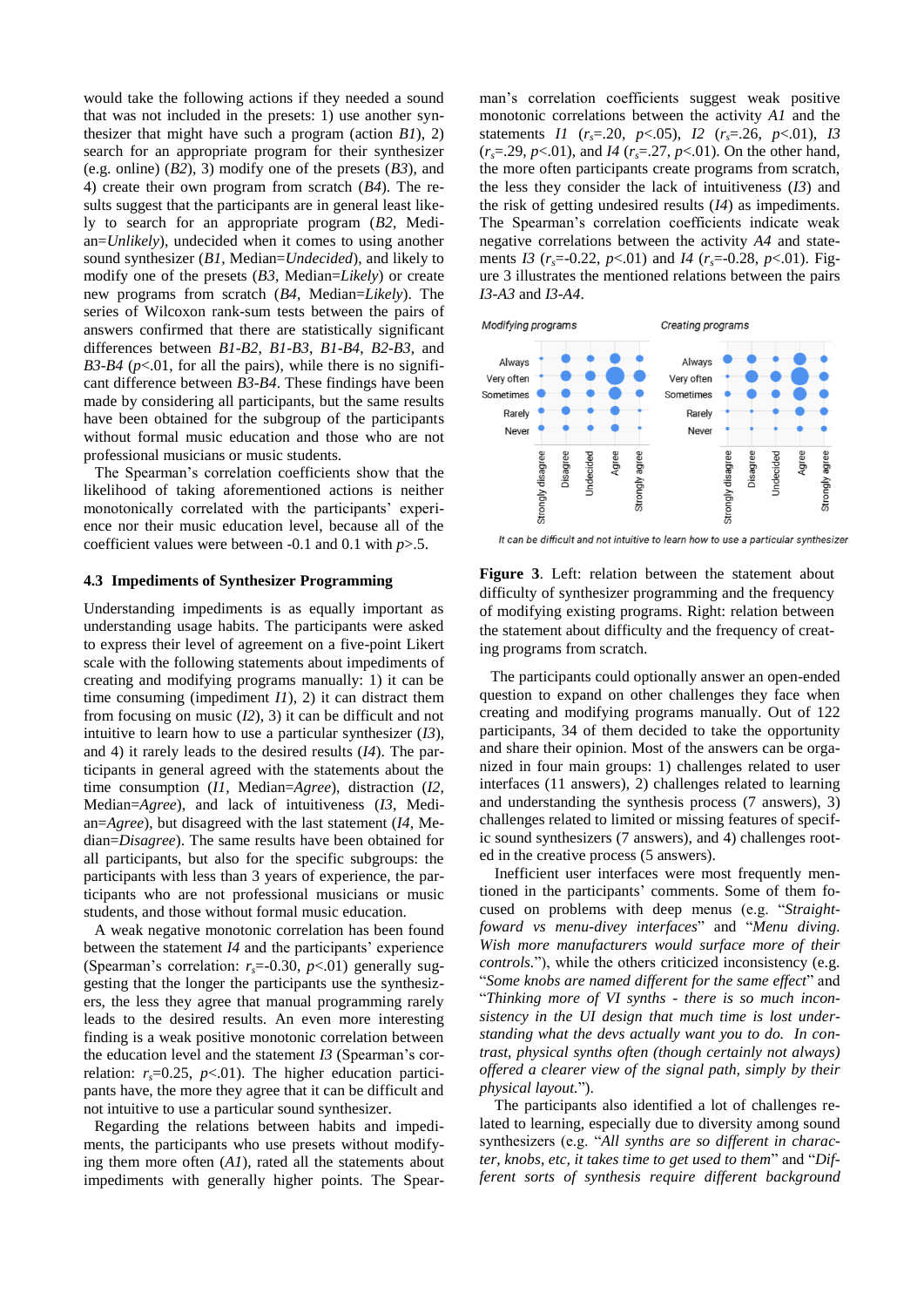*knowledge, most of which have steep learning curves that are at least partially exclusive. In other words, there is an enormous investment of time to deeply learn how the different forms of synthesis work. This learning is a prerequisite to effective use of synthesizers.*").

A significant number of comments touched upon limitations and lacking features in sound synthesizers. Some examples are: "*Running into 'dead ends', i.e. discovering that a certain function or effect is needed to achieve the desired result, e.g. delay or an extra LFO, or settings not reaching far enough.*", "*Usually only limitations of that synth, or polyphonic Vs monophonic, number of oscillators*", and "*The limitation of the synthsiser, in that they all have their own "sound" (as generally defined by it's Oscilators and Filters) and so if you're aiming for a result on the edge of that "sound" then you can get close to or (worse) hit the limits of that synth*".

Finally, the comments about the creative process were not directly related to sound synthesizers, but opened interesting concerns highly relevant in the context of synthesizer programming, e.g.: "*Building the acoustic landscape across multiple patches*", "*Having a listen to inspirations and being 100% unmotivated to even try*", and "*If working with other musicians, who aren't present, your sound cannot be considered complete until you've played it in context with the other parts*".

### **4.4 Facilitating Synthesizer Programming**

The last part of the questionnaire focused on aspects that help users in creating and modifying programs manually. The first question in that section had a categorical list of all improvements from which the participants could choose exactly one that could help them most, or write their own answer in the "Other" category. The participants mainly opted for intuitive user interfaces (58.1%), informative guides on how to use the synthesizer such as manuals, tutorials, and online material (25.8%), and excellent presets that can inspire users or serve as a starting point for modification (11.3%).

The participants who selected one of those three most frequent answers have been divided in three groups based on their answers. Usage habits between those groups were compared using a set of Wilcoxon rank-sum tests. The results indicate that the participants who think that the user interface can help them most create new programs more often  $(p<.01)$ , but modify existing programs less often than the participants who think that excellent presets can help them most (*p*<.05). Other statistically significant differences have not been found.

In the last question, the participants were asked to rate potential helpfulness of the following functions in creating synthesizer programs: 1) the user chooses a category and the system generates new, random programs that fit the category  $(F1)$ , 2) The user describes a desired sound using attributes (e.g. bright and percussive) and the system generates such a program (*F2*), 3) the user provides an audio sample and the system generates a program that sounds similarly (*F3*), and 4) the user manipulates the graphical interpretation of the sound using an intuitive GUI and the system modifies the program appropriately (*F4*). The results of the Wilcoxon rank-sum tests between all pairs of activities indicate that the participants consider functions *F3* (Median=*Helpful*) and *F4* (Median=*Helpful*) more helpful than functions *F1* (Median=*Slightly helpful*) and *F2* (Median=*Slightly helpful*). All the Wilcoxon rank-sum tests conducted between the following pairs: *F1*-*F3*, *F1*-*F4*, *F2*-*F3*, *F2*-*F4* confirmed statistically significant differences between the answers  $(p<.05$  for all the aforementioned pairs), while no such differences were found between *F1*-*F2* and *F3*-*F4*. These findings have been made considering all participants, but the same results have been obtained for the participants without formal music education and those who are not professional musicians or music students.

The participants with a higher music education might consider using attributes (*F2*) more helpful, as indicated by a weak positive Spearman's correlation coefficient  $(r_s=0.23, p<.05)$ . No monotonic correlation has been found between the participants' usage experience and the helpfulness of the proposed functions. Still, usage habits seem to be related to the perception of helpfulness: the more often participants modify existing programs, the more helpful they consider all the functions (Spearman's correlation for *F1*: *rs*=0.24, *p*<.01, for *F2*: *rs*=0.22, *p*<.05, for *F3*:  $r_s = 0.29$ ,  $p < 0.01$ , and for *F4*:  $r_s = 0.15$ ,  $p < 0.01$ ). On the other hand, the more often the participants create new programs from scratch, the less helpful they consider function *F2* (Spearman's correlation:  $r_s$ =-0.22, *p*<.05).

## **5. DISCUSSION**

Before discussing the results, this section starts with several topics regarding the methodology and scope that are important for interpreting the results.

Since the study primarily relies on the quantitative survey methodology, some known potential biases can affect the results. The questionnaire was carefully designed to minimize those biases: the questions were formulated showing a neutral stance toward different answers, while the terminology was selected and refined during test runs to be as accurate as possible. Also, the introductory text emphasized that the goal of this independent research is to better understand attitudes and habits regarding programming sound synthesizers. However, one particular type of biases, which could have appeared in this research, was not fully controllable by the survey design and the selection of participants. It is the social desirability bias. The questionnaire was disseminated in multiple groups on social networks and online forums that gather synthesizer enthusiasts, hobbyists and professional practitioners, and even researchers in the field of computer music technology. Deep exploration of sound synthesizers, manual synthesizer programming and tweaking synthesis parameters are probably considered as highly respected activities within some of those groups. Even though there is no clear evidence that this fact affected the questionnaire results, the social desirability bias and post-rationalization represent possible risks for quantitative data regarding usage habits. To explore these risks further and mitigate them in future studies, different research methodologies can be used such as diary/camera studies or unmoderated user experience studies.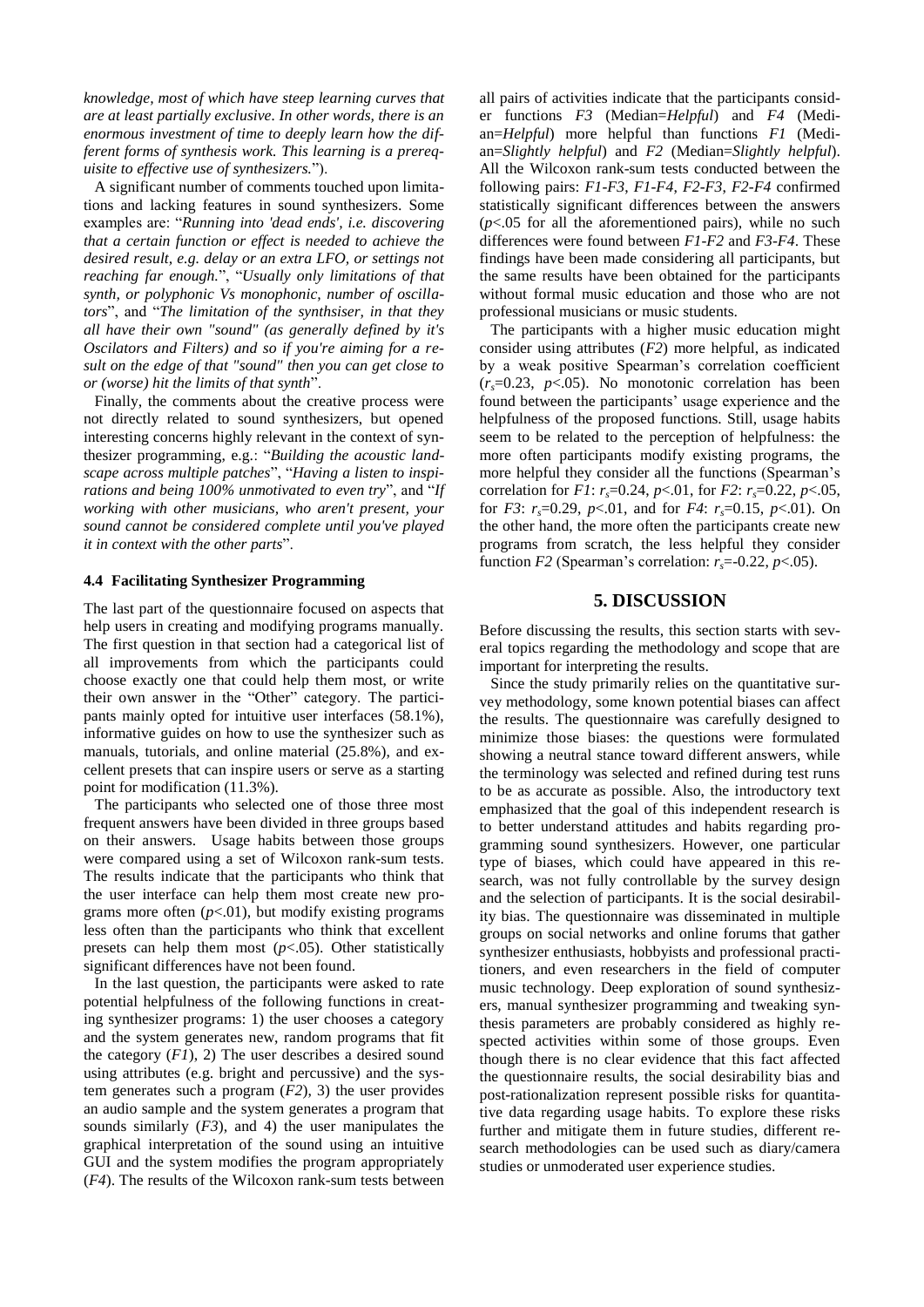Another important observation is that habits may be related with purposes of using sound synthesizers (e.g. studio recording vs. live performance, playing different instruments vs. experimenting with sounds, different music genres, etc.). Additionally, as mentioned by one of the participants in the Facebook comments, usage habits may be different for different types of sound synthesizers, especially because of differences between hardware and software synthesizers that might have various concepts of user interfaces and incomparable levels of affordability. Although the questionnaire was designed to cover multiple dimensions, the questions about usage purposes and types of sound synthesizers were not included. The reason is that those topics would require multiple additional questions, as participants may use various types of synthesizers for various purposes. Such extensions of the questionnaire would significantly increase the complexity of analysis and broaden the scope of the study, possibly removing the focus from the current research questions. However, that does not mean that purposes and types are not important dimensions. Understanding users' habits and attitudes in relation to purposes and types of sound synthesizers may be very valuable insights for making comprehensive conclusions. Now, when this study has shown that the music education and the usage experience do not have a significant impact on the usage habits, future research can be more focused on purposes and synthesizer types.

One of the most notable finding in this research is the fact that the questionnaire participants more often modify or create programs manually than they use presets or programs created by others. This is especially interesting because apparently such habits do not depend on music education or experience in using sound synthesizer. A possible concern is that this conclusion may be specific to the group of participants involved in this study. If the group contained more keyboard players who prefer using imitative sounds, the percentage of participants who often rely on existing programs would probably be higher. However, since there were 122 participants acquired from multiple online forums and Facebook groups, the group size and the acquisition procedure should have mitigated a potentially strong sampling bias. Considering the number of participants and their experience in using sound synthesizers, it is valuable to quantitatively analyze habits and attitudes habits of such users, and the results are at least indicative. The synthesizer users similar to the survey participants seem to enjoy the process of creating novel and authentic sounds. The less experienced participants more often acknowledge the fear of getting undesired results by manual synthesizer programming, but that does not seem to demotivate them, as their habits are same as the habits of more experienced users.

Another consistent conclusion is related to user interfaces. A significant number of the participants stated that better user interfaces could help them most in synthesizer programming. They also mentioned various specific problems with user interfaces within their open-ended responses. Knowing that the users generally modify or create programs quite often, user interfaces are inevitably the crucial medium between the user and the synthesis engine, strongly influencing the perception, expectations,

and general experience with synthesizer programming. This seems to be recognized by manufacturers of hardware and developers of software synthesizers, as layouts with lots of direct controllers have restored their popularity during the last decade. Another recent trend are hardware devices – so called synthesizer programmers – that can be attached to synthesizers in order to extend their user interfaces. Together with the results of this study, the recent trends provide evidence about the importance of user interfaces. For that reason, user research practices should have a very high priority among those research activities aimed at improving user experience with synthesizer programming. All pragmatically-oriented and technical solutions should be grounded on the UX studies, but this is not the case at the moment.

The open-ended response revealed one interesting point that was not covered by predefined questions in the survey. Some of the participants mentioned limitations or missing features in sound synthesizers as a problem that reflects on synthesizer programming. Therefore, it seems that improving user interfaces may not be sufficient to improve the general user experience. Evidently, some users feel that they sometimes cannot achieve desired sounds, not because of inefficient user interfaces or their lack of knowledge, but because of characteristics of underlying synthesis engines. User interfaces together with synthesis engines have an inseparable effect on sound creation, so both parts should be designed by following informed choices based on UX research.

This study has also shown what the participants think about functionalities for automatic selection of synthesis parameters. The corresponding question was deliberately formed to cover the main approaches explored the previous work in this field. Since the participants expressed more hope in potential helpfulness of target sound matching and GUI-based methods, the results should be interpreted carefully, as the participants did not have an opportunity to try those functions in practice or learn more about them, so they could have had very different ideas about the mentioned functions. For that reason, the future research direction should not be based on this single question, but the results are again indicative, especially the fact that the participants, who modify programs more often, consider all of those functions more potentially helpful. It is generally encouraging to see a positive or at least neutral attitude toward such novel and non-standard approaches.

With other results taken into consideration, it seems that supportive technology should only partially facilitate synthesizer programming, and not fully take control. The participants like to modify and create programs, and technology should help and inspire them, not hinder their creative engagement. In practical sense, that would mean introducing more interactive possibilities [15-17, 31] or generating multiple programs that users can selectively apply for further modifications. The latter concept can be inherently supported by all of those algorithms that rank potential programs and then present only the best one as a result. Examples are solutions based on genetic algorithms that can be easily extended to present multiple programs to users.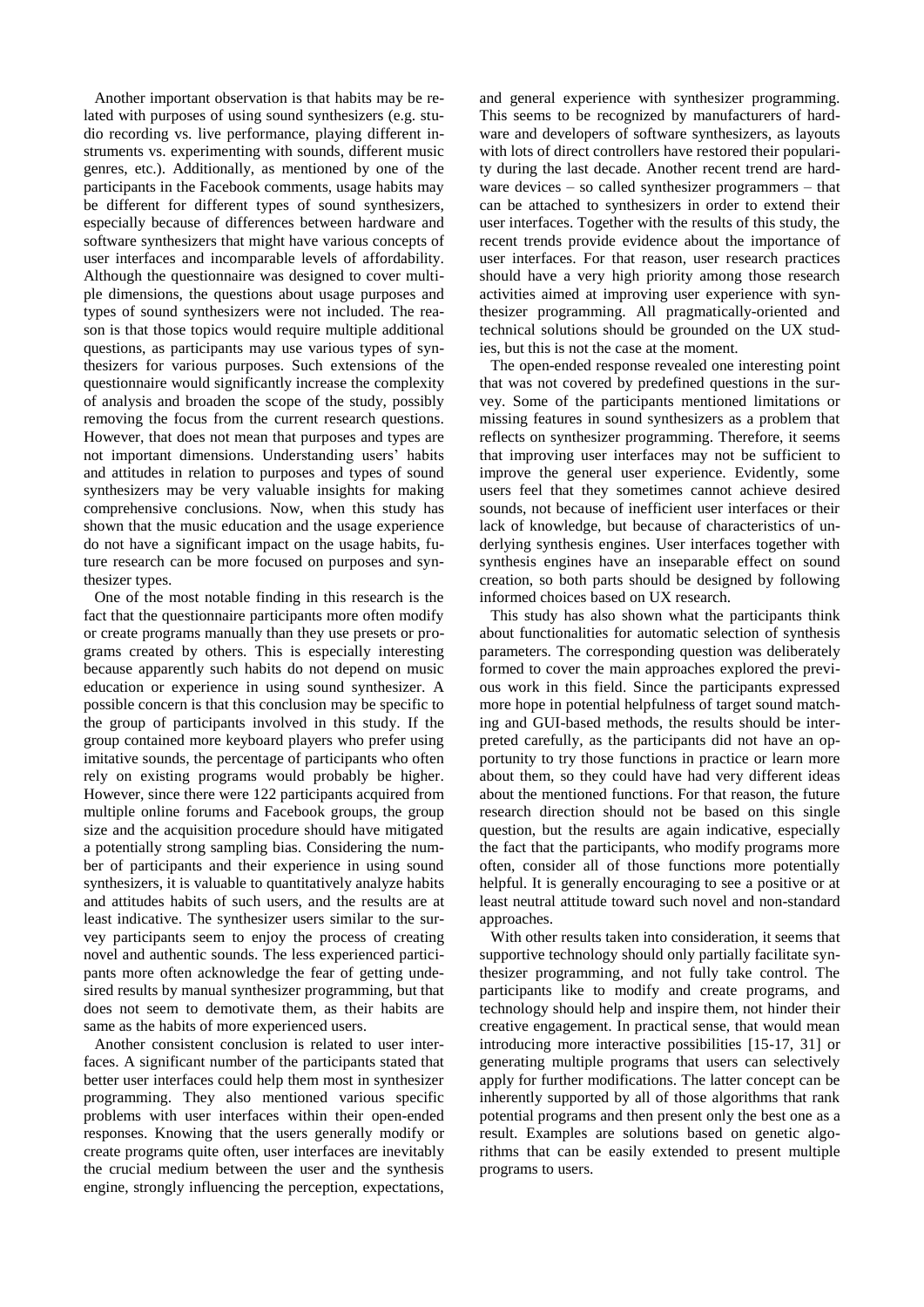# **6. CONCLUSION**

The conclusions outlined in this section are based on the quantitative results and the subsequent discussion, except the first one that emerges from the literature review. The presented conclusions can serve as inputs for synthesizer design, future studies on automatic selection of synthesis parameters, and future user research in the field of sound synthesis.

The first conclusion, based on the literature review, concerns the observed lack of user research in the existing solutions for automatic selection of synthesis parameters. While technical solutions employ advanced computer science techniques to resolve the problem of synthesizer programming, there is no evidence that the problem is appropriately formulated. Some of the previous studies conducted user testing, but only to demonstrate that solutions work well. The missing part is an investigation whether the solution would be more usable if it was based on a different approach. User experience studies should serve as one of information sources when deciding upon the solution's architecture and its argumentation in scientific publications.

The second conclusion is one of the most important quantitative results of this study. It is the fact that the participants more often modify or create programs manually than the use existing presets and programs. This result can influence the future direction of developing solutions for automatic parameter selection that target users similar to the participants of this research. Instead of aiming at synthesizing final sounds, those solutions could be designed to efficiently support the synthesizer programming process that enthusiastic users apparently prefer over using existing programs.

The existing and missing correlations in the result suggest that the habits regarding synthesizer programming are not related to user's music education or experience, but on the other hand, they are related to users' perception of impediments and helpfulness of possible solutions. For example, the participants who modify existing programs more often, agreed more with all the impediments and also considered all proposed functions more potentially helpful, but that was not the case with the users who create programs more often. Of course, the correlations do not confirm causalities and it is not possible to conclude whether habits form a perception of impediments, impediments form habits, or those dimensions are not causally related at all. However, the correlations are a very important reminder that not all users are the same and that particular solutions should aim to satisfy specific needs and expectations. When designing a novel solution for automating selection of synthesis parameters, a starting point should be based on the intended purpose and target users.

Finally, as a general remark regarding possible solutions for more efficient synthesizer programming, the results of this study show that the participants believe that the most helpful improvements would be those in user interfaces. While this result may be affected by the fact that users perceive the sound synthesis technology and its possibilities through user interfaces and thereby assign all problems and potential solutions to the interface level,

this is still an interesting insight, especially for practically-oriented solutions. Improvements of user interfaces or interactive approaches to automatic synthesis parameters selection are surely not the only mean of facilitating synthesizer programming, but they may be a safe starting point. Although the results of this research may provide some general guidelines for user interface design and overall solution conceptualization, they are not sufficient to inform all design decisions, as their purpose was to provide insights in habits and attitudes regarding synthesis programming and not to answer specific questions. Therefore, the design process should be informed by a carefully conducted user research based on the appropriate methodology.

## **7. REFERENCES**

- [1] E. Miranda, "An artificial intelligence approach to sound design," in Computer Music Journal, vol. 19, no. 2, 1995, pp. 59–75.
- [2] A. Seago, S, Holland, and P. Mulholland, "A Critical analysis of synthesizer user interfaces for timbre," in Proceedings of the XVIII British HCI Group Annual Conference, UK, 2004.
- [3] C. Rasmussen, "Evaluating the Usability of Software Synthesizers: An Analysis and First Approach", MSc Thesis, University of Guelph, 2018
- [4] A. Horner, J. Beauchamp, and L. Haken, "Machine tongues XVI: Genetic algorithms and their application to FM matching synthesis," in Computer Music Journal, Vol. 17, No. 4, 1993, pp. 17–29.
- [5] A. Horner, "Wavetable Matching Synthesis of Dynamic Instruments with Genetic Algorithms," in Journal of the Audio Engineering Society, Vol. 43, No. 11, 1995, pp. 916–931.
- [6] A. Horner, "Auto-Programmable FM and Wavetable Synthesizers," in Contemporary Music Review, Vol. 22, No. 3, 2003, p. 21–29.
- [7] S. Wun and A. Horner, "A Comparison Between Local Search and Genetic Algorithm Methods for Wavetable Matching," in Journal of the Audio Engineering Society, Vol. 53, No. 4, 2005, pp. 314– 325.
- [8] J. Riionheimo and V. Välimäki, "Parameter Estimation of a Plucked String Synthesis Model Using a Genetic Algorithm with Perceptual Fitness Calculation," in EURASIP Journal on Applied Signal Processing, Vol. 8, 2003, pp. 791–805.
- [9] M. J. Yee-King and M. Roth, "SynthBot An Unsupervised Software Synthesizer Programmer," in Proceedings of the International Computer Music Conference, Ireland, 2008.
- [10] J. McDermott, "Evolutionary Computation Applied to the Control of Sound Synthesis", PhD Thesis, University of Limerick, Ireland, 2008.